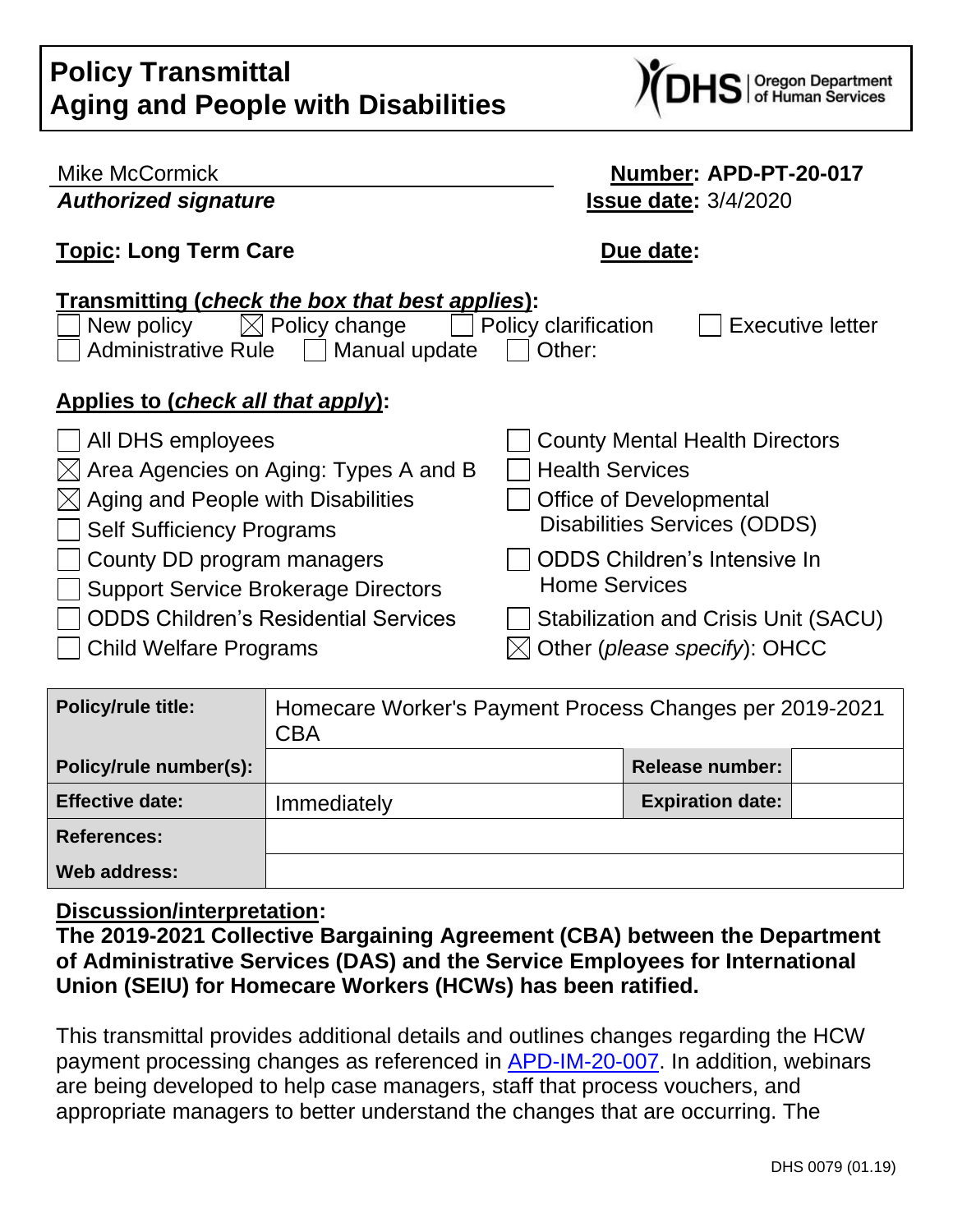webinars will be announced in a separate transmittal.

## **HCWs may submit vouchers for processing via secure email or fax**

APD is actively exploring options to determine the best option for HCWs to send vouchers securely to APD and AAA offices. A separate transmittal will be sent out to describe the process for receiving secure emails when it becomes available. Local offices may continue their current business practice until the transmittal is released.

In the interim, offices should not accept pictures of vouchers or scanned vouchers from apps on smart phones as these are not considered secure.

HCWs may fax in their voucher. However, HCWs must not hand the voucher to another person to fax, as this is not considered secure.

#### **Date stamped copies of vouchers:**

Local offices must offer a HCW a copy of the date stamped voucher when submitted directly to office staff. Copies of the voucher should include each page that has written information.

A receipt of the voucher may be acceptable if the HCW agrees to it. A receipt may include information such as the voucher number, date received, name of the HCW, etc.

## **HCWs may receive additional compensation of** *\$20 per day* **their pay is late when caused by an administrative error**

An administrative error may occur when a voucher is not processed before the payment processing date. Situations may include a correctly completed voucher that was not inputted on time or a voucher was inputted late due to not issuing it timely when the HCW was clearly authorized to work.

A HCW may now receive compensation for every day their check is late when an administrative error occurs. They can only seek remedy by going through their Union. Local office staff are not responsible for determining whether the HCW is eligible for the late payment or for determining the amount. Local office staff should refer the HCW to the Member Resource Center at 1-844-503-7348.

Important tips:

- Remember to narrate when a HCW inquires on a late voucher or payment.
- Issue form 4105 whenever there is a change to a HCW's authorization to provide services.
- Under the [Homecare Worker](http://www.dhs.state.or.us/spd/tools/cm/homecare/index.htm) section of CM Tools, review the "Voucher